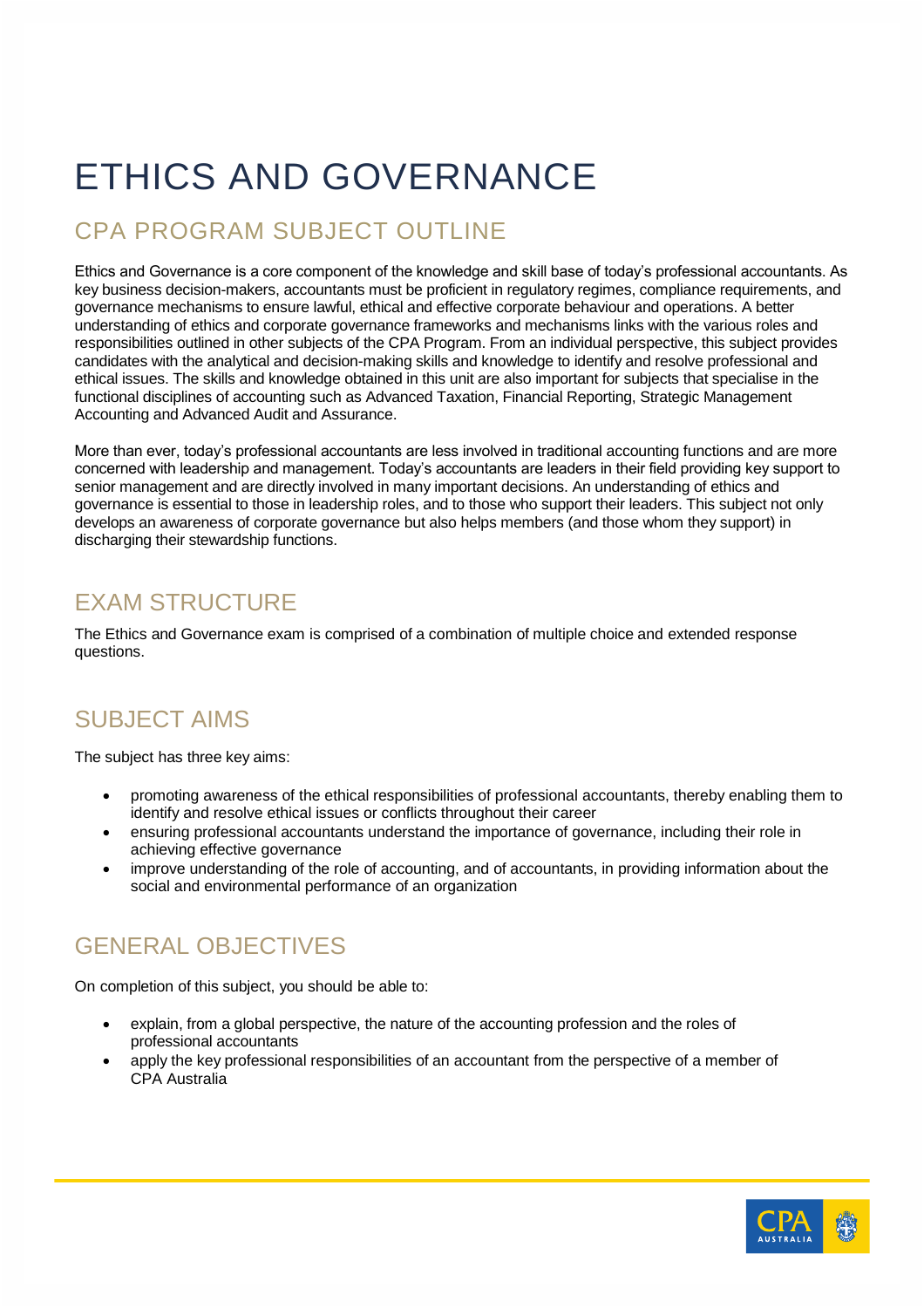- explain the importance of ethics and professional judgment
- describe key governance and regulatory frameworks, including international perspectives on corporate governance and the roles of various stakeholders
- explain the expectations placed on various internal and external stakeholders arising from organisational governance responsibilities
- ascertain various compliance and regulatory regimes impacting the global business environment
- identify the strategic, leadership and global issues impacting accountants and the accounting profession
- describe the nature, role and importance of corporate social responsibility, including climate change and sustainable development.

# SUBJECT CONTENT

The 'weighting' column in the following table provides an indication of the emphasis placed on each module in the exam, while the 'proportion of study time' column is a guide for you to allocate your study time for each module.

#### Table 1: Module weightings and study time

| <b>Module</b>                   | Recommended<br>proportion of<br>study time (%) | Weighting<br>$(\%)$ |
|---------------------------------|------------------------------------------------|---------------------|
| Accounting and society<br>1.    | 15                                             | 15                  |
| Ethics<br>$\mathcal{P}_{\cdot}$ | 20                                             | 20                  |
| 3.<br>Governance concepts       | 25                                             | 25                  |
| Governance in practice<br>4.    | 25                                             | 25                  |
| 5.<br>Corporate Accountability  | 15                                             | 15                  |
|                                 | 100                                            | 100                 |

The subject is divided into five modules. A brief outline of each module is provided below.

## Module 1: Accounting and society

Increasingly, professional accounting involves much more than the application of technical knowledge. Accountants are responsible for providing information and advice that supports important decisions that affect organisations, people and their lives, and society as a whole. With the privileges and benefits that accompany professional status come a variety of obligations, foremost of which is the obligation to put the good of society ahead of personal interests.

This module considers what it means to be a professional accountant in the contemporary global business context. It examines the wide range of capabilities and skills required, and the various environments in which accountants work. There is a focus on the roles, relationships and activities of accountants and the pressures that can challenge a professional accountant in their working life. There is also an emphasis on what the profession must do to ensure it enjoys the confidence and trust of society and fulfils its role as a positive social force.

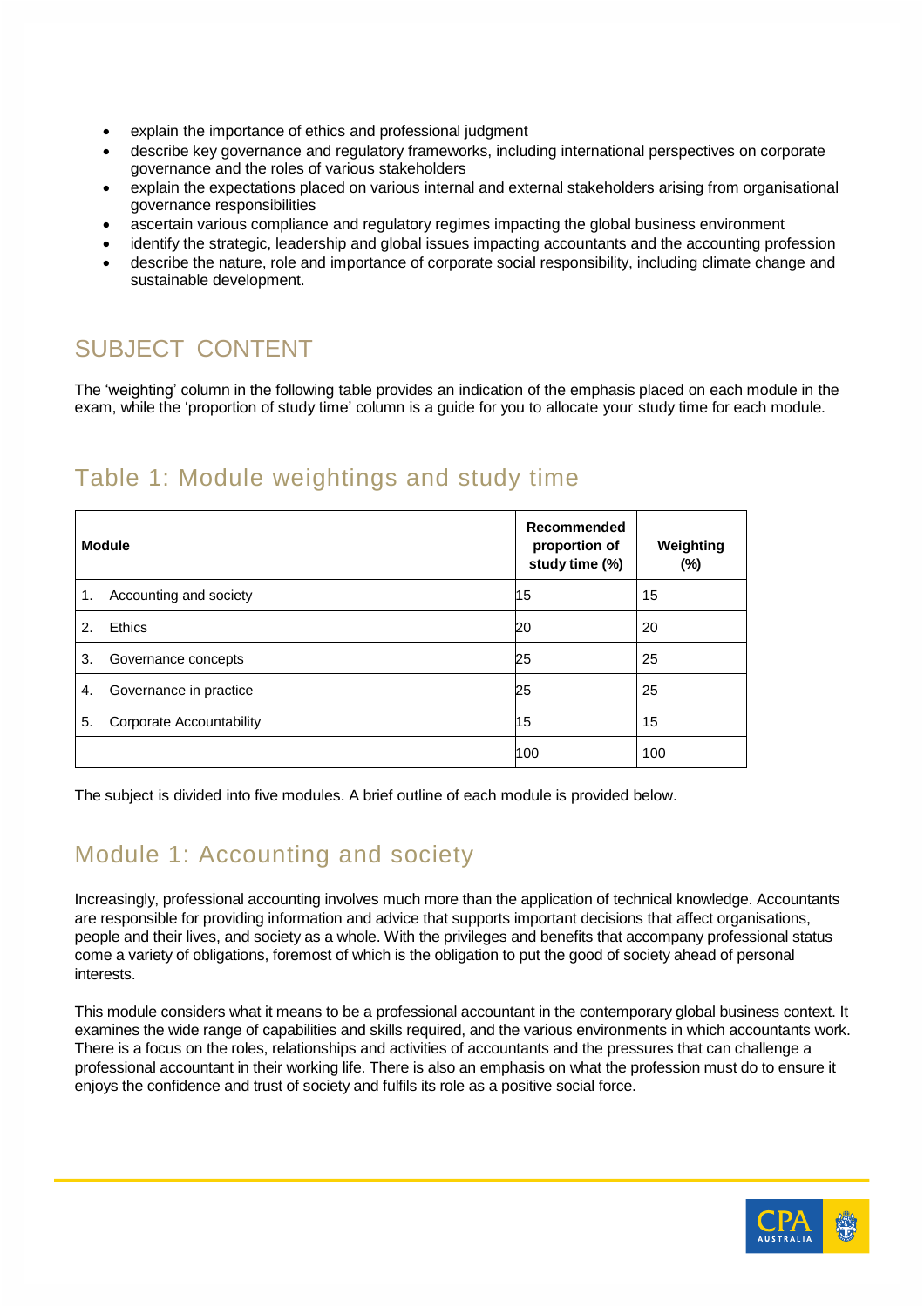# Module 2: Ethics

This module explores the concept of ethics and ethical decision making in the professional and business context. In other words, it discusses the practical implications of professional ethics based on the notion of the public interest. The module provides an overview of various different theories on ethics, each of which can provide perspective and insights that help guide accountants when considering and resolving complex ethical dilemmas.

The module describes key aspects of the Code of Ethics for Professional Accountants (APES 110) and demonstrates how to apply this Code when addressing specific ethical issues. The module also aims to create an understanding of the individual, organisational, professional and societal factors that can exert influence on an individual's decisionmaking.

Finally, the module examines decision-making models that provide a structured approach that can help professional accountants to systematically analyse complex situations, exercise clear judgment and make more consistent and justifiable decisions.

#### Module 3: Governance concepts

Module 3 outlines the key features of the corporate form. These features combine to shape approaches to corporate governance — the system in place to operate and control the corporation. Good corporate governance is generally linked to good corporate performance. The nature of corporate governance, theories of corporate governance and the key components generally found in corporate governance frameworks are discussed. This includes consideration of relationships between companies, boards of directors, managers and various other stakeholders.

Major codes and guidance on corporate governance in countries such as Australia and the UK are considered, along with the role and impact of differing cultural approaches to corporate governance. Governance in other sectors, including the public sector, is also reviewed.

The module highlights that professional accountants must have a strong understanding of governance concepts in order to successfully fulfil their duties and obligations and add value to corporations and entities of all types and sizes.

#### Module 4: Governance in practice

Module 4 builds on the introduction to corporate governance concepts presented in module 3 by explaining and, where appropriate, demonstrating their practical application. One of the key challenges confronting those who are involved with modern corporations is to navigate and balance the different, sometimes conflicting, interests of diverse stakeholders.

The module explores some key corporate governance factors relating to corporations, their boards, shareholders, various other stakeholders and society at large. The role and operation of the board is considered, including the role of diversity within the corporation and in the boardroom and its key role in enabling successful decision-making. The debate and responses arising from the recent international focus on remuneration practices is considered. The module also examines a range of operational matters that are important within corporations and in respect of which day-to-day attention to rules is required by both good practice and regulation — including in relation to employment conditions and protections.

The module also covers some of the legal fundamentals that apply within a corporate context and it considers some key aspects of rules that apply internationally and that are designed to protect competition and consumers and thus the efficient and fair operation of the marketplace for goods and services. The module concludes with a brief explanation of some of the rules that relate to financial market protection and that are, inevitably, highly consistent internationally.